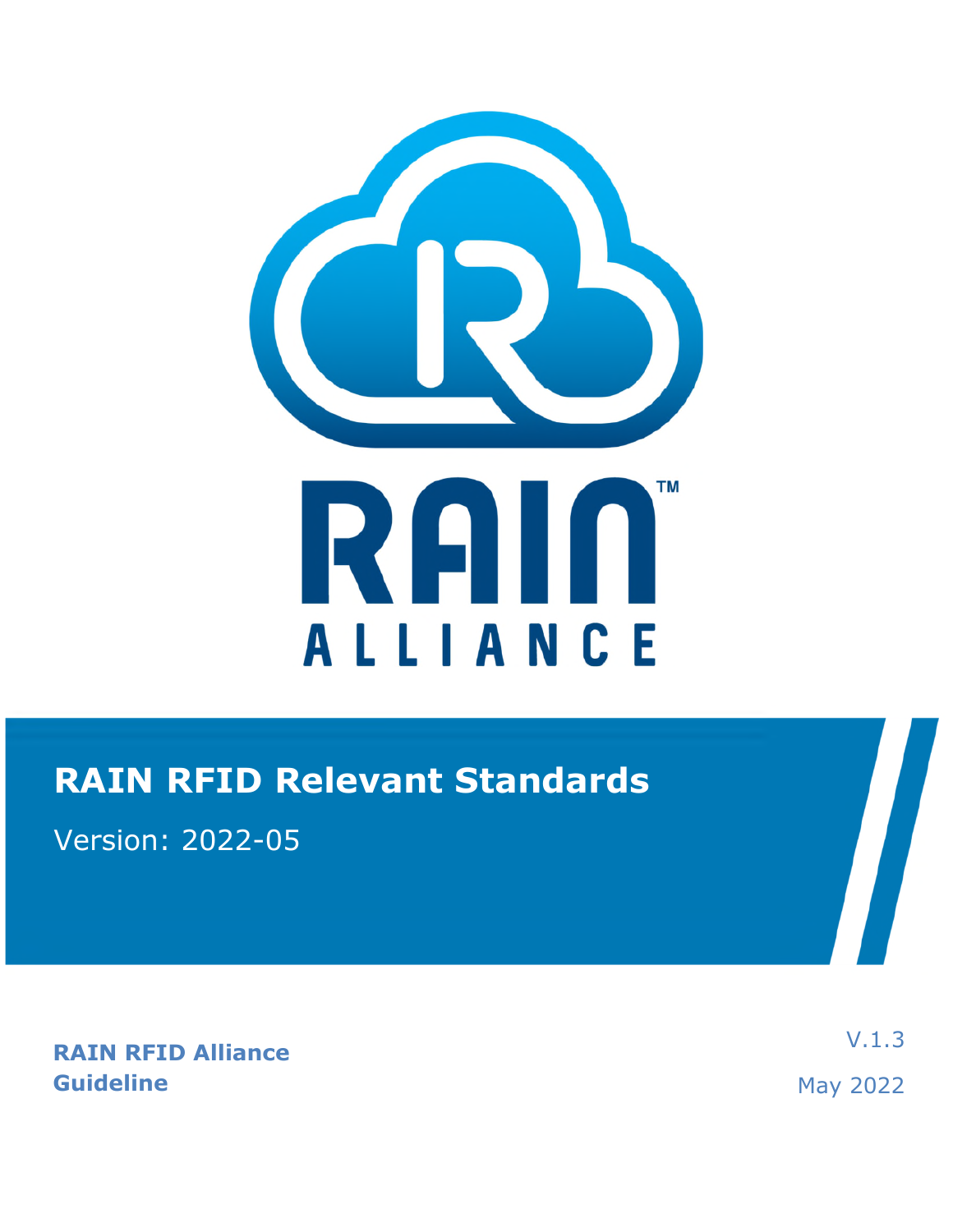#### **Contents**

 $\overline{\phantom{a}}$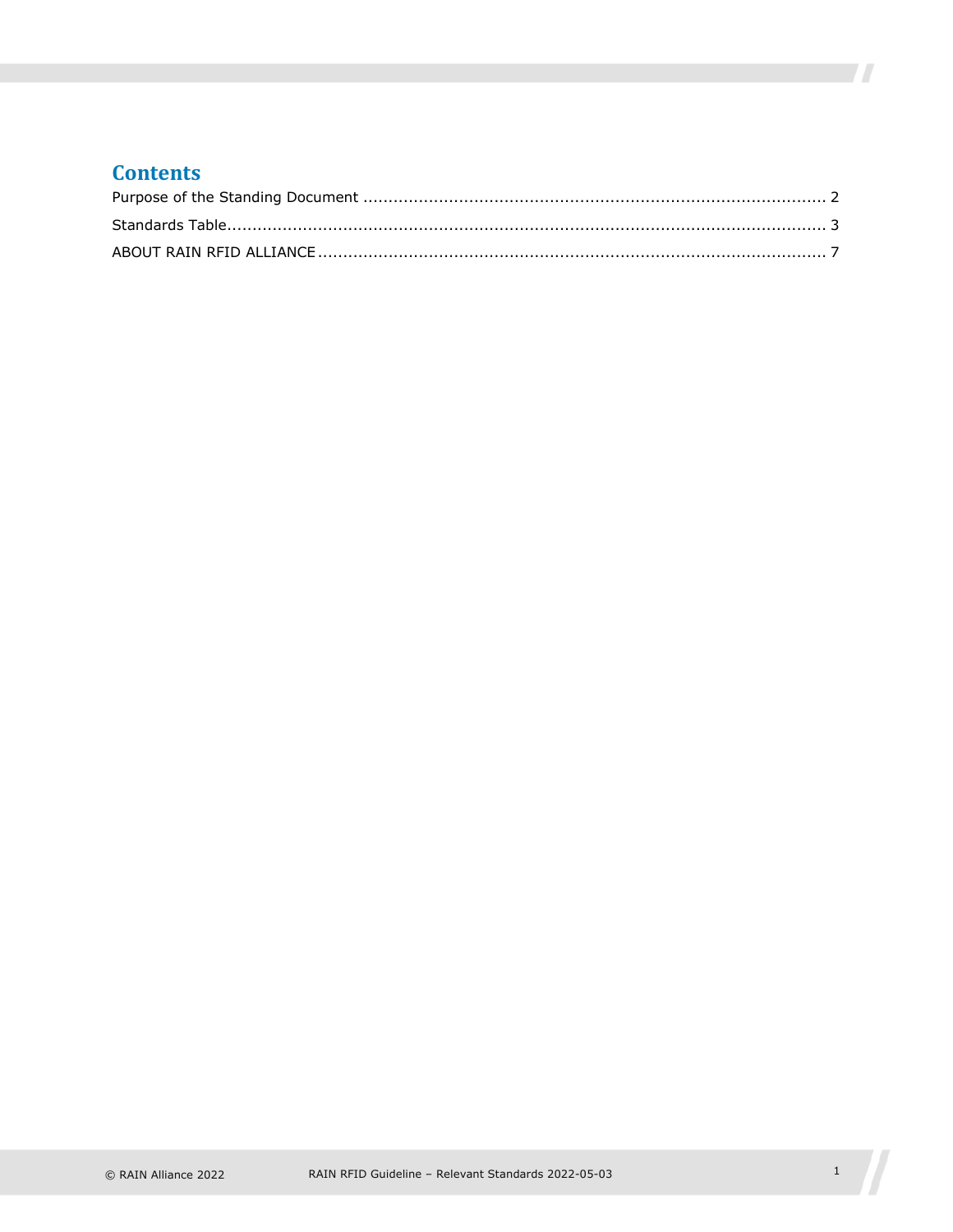## <span id="page-2-0"></span>**Purpose of the Standing Document**

This document is intended as an information document. It contains an overview about standards that are relevant for RAIN RFID. The focus is on RFID related standards. It is updated as of the date shown

The document lists standards that are seen as relevant to be monitored for RAIN RFID.

The following types of standards are existing:

| <b>CATEGORY</b> | <b>DESCRIPTION</b>                                                                          |
|-----------------|---------------------------------------------------------------------------------------------|
| Air interface   | Standard describing the air interface communication typically between a reader<br>and a tag |
| Applications    | Standards on application                                                                    |
| Architecture    | High level standards including architecture                                                 |
| Conformance     | Conformance standards for verification of compliance to typically the air interface         |
| Numbering       | Standards that define numbering of tag data content                                         |
| Performance     | Performance standards for comparing devices against benchmarks                              |
| Others          | Not covered in any type yet                                                                 |

A list of standards is available in the table below.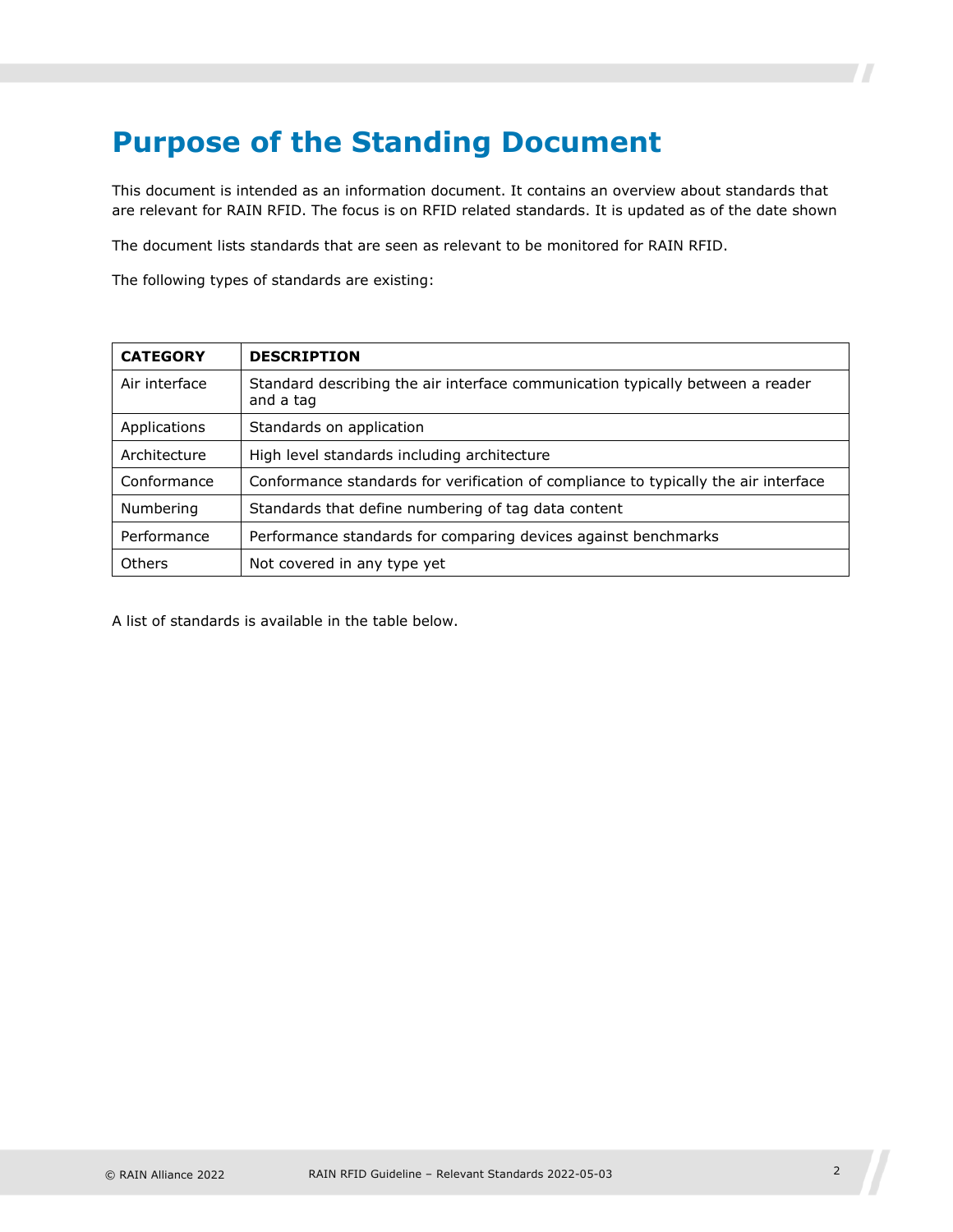| <b>Category</b>     | <b>Number/Name</b>                 | <b>Title</b>                                                                                                                                                                                       | <b>URL</b>                                                        | <b>Status</b> |
|---------------------|------------------------------------|----------------------------------------------------------------------------------------------------------------------------------------------------------------------------------------------------|-------------------------------------------------------------------|---------------|
| Air interface       | GS1 EPC UHF Gen2                   | GS1 EPC Radio-Frequency Identity Protocols Generation-2 UHF RFID Specification for RFID Air<br>Interface Protocol for Communications at 860 MHz - 960 MHz, V2.1, 2018-07                           | https://www.gs1.org/standards/rfid/uhf-air-<br>interface-protocol | Published     |
| Air interface       | ISO/IEC 18000-6:2013               | Information technology -- Radio frequency identification for item management -- Part 6:<br>Parameters for air interface communications at 860 MHz to 960 MHz General                               |                                                                   | Published     |
| Air interface       | <b>ISO/IEC 18000-</b><br>63:2021   | Information technology -- Radio frequency identification for item management -- Part 63:<br>Parameters for air interface communications at 860 MHz to 960 MHz Type C                               |                                                                   | Published     |
| Air interface       | ISO/IEC 29143:2011                 | Information technology -- Automatic identification and data capture techniques -- Air interface<br>specification for Mobile RFID interrogators                                                     |                                                                   | Published     |
| Air interface       | ISO/IEC 29167-1:2014               | Information technology -- Automatic identification and data capture techniques -- Part 1: Security<br>services for RFID air interfaces                                                             |                                                                   | Published     |
| Air interface       | ISO/IEC 29167-<br>10:2017          | Information technology -- Automatic identification and data capture techniques -- Part 10: Crypto<br>suite AES-128 security services for air interface communications                              |                                                                   | Published     |
| Air interface       | ISO/IEC 29167-<br>11:2014          | Information technology -- Automatic identification and data capture techniques -- Part 11: Crypto<br>suite PRESENT-80 security services for air interface communications                           |                                                                   | Published     |
| Air interface       | ISO/IEC 29167-<br>12:2105          | Information technology -- Automatic identification and data capture techniques -- Part 12: Crypto<br>suite ECC-DH security services for air interface communications                               |                                                                   | Published     |
| Air interface       | ISO/IEC 29167-<br>13:2105          | Information technology -- Automatic identification and data capture techniques -- Part 13: Crypto<br>suite Grain-128A security services for air interface communications                           |                                                                   | Published     |
| Air interface       | ISO/IEC 29167-<br>21:2018          | Information technology -- Automatic identification and data capture techniques -- Part 21: Crypto<br>suite SIMON security services for air interface communications                                |                                                                   | Published     |
| Air interface       | ISO/IEC 29167-<br>22:2018          | Information technology -- Automatic identification and data capture techniques -- Part 22: Crypto<br>suite SPECK security services for air interface communications                                |                                                                   | Published     |
| Air interface       | ISO/IEC 22243:2019                 | Information technology -- Radio frequency identification for item management -- Methods for<br>localization of RFID tags                                                                           |                                                                   | Published     |
| Air interface       | ISO/IEC 15963-1:2020               | Information technology -- Radio frequency identification for item management -- Part 1: Unique<br>identification for RF tags numbering systems                                                     |                                                                   | Published     |
| Air interface       | ISO/IEC 15963-2:2020               | Information technology -- Radio frequency identification for item management -- Part 2: Unique<br>identification for RF tags registration procedures                                               |                                                                   | Published     |
| Air interface       | ISO/IEC 29167-<br>15:2017          | Information technology -- Automatic identification and data capture techniques -- Part 15: Crypto<br>suite XOR security services for air interface communications                                  |                                                                   | Published     |
| <b>Applications</b> | ISO/IEC 17363:2013                 | Supply chain applications of RFID -- Freight containers                                                                                                                                            |                                                                   | Published     |
| <b>Applications</b> | <b>ISO/IEC 17360</b>               | Supply chain applications of RFID - Product tagging, product packaging, transport units,<br>returnable transport units (RTIs) and returnable packaging items (RPIs)                                |                                                                   | Development   |
| <b>Applications</b> | ISO/IEC 22603-1:2021               | Information technology - Digital representation of product information - Part 1: General                                                                                                           |                                                                   | Published     |
| <b>Applications</b> | <b>ISO/IEC DIS 22603-2</b>         | Information technology - Digital representation of product information - Part 2: Requirements for<br>electronic devices with integral display                                                      |                                                                   | Development   |
| <b>Applications</b> | <b>ISO/IEC TR 24729-</b><br>1:2008 | Information technology -- Radio frequency identification for item management -- Implementation<br>guidelines -- Part 1: RFID-enabled labels and packaging supporting ISO/IEC 18000-6C              |                                                                   | Published     |
| <b>Applications</b> | <b>ISO/IEC TR 24729-</b><br>2:2008 | Information technology -- Radio frequency identification for item management -- Implementation<br>guidelines -- Part 2: Recycling and RFID tags                                                    |                                                                   | Published     |
| <b>Applications</b> | <b>ISO/IEC TR 24729-</b><br>3:2009 | Information technology -- Radio frequency identification for item management -- Implementation<br>guidelines -- Part 3: Implementation and operation of UHF RFID Interrogator systems in logistics |                                                                   | Published     |
| <b>Applications</b> | <b>ISO/IEC TR 24729-</b><br>4:2009 | Information technology -- Radio frequency identification for item management -- Implementation<br>guidelines -- Part 4: Tag data security                                                          |                                                                   | Published     |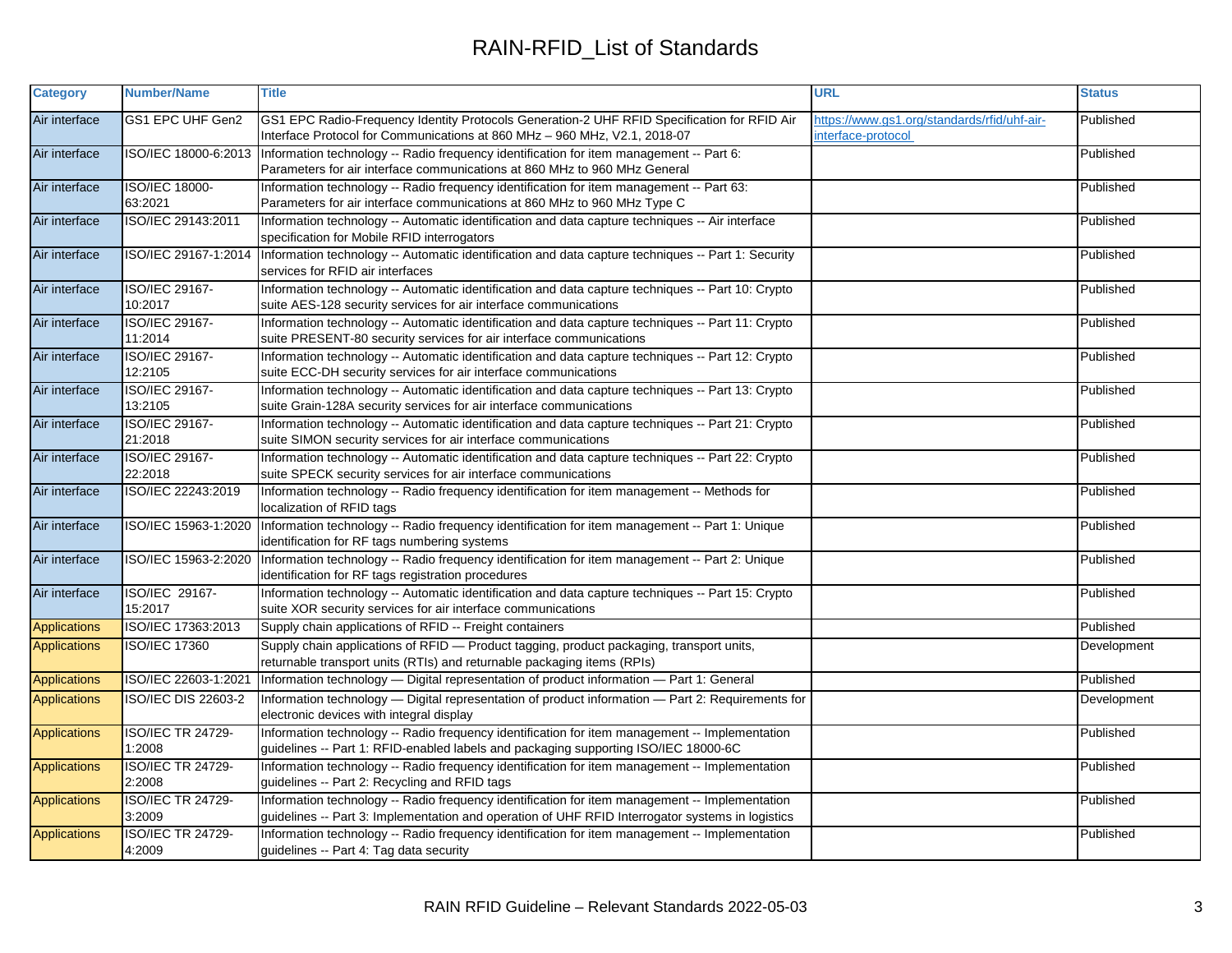| <b>Category</b>       | <b>Number/Name</b>               | <b>Title</b>                                                                                                                                                                                                     | <b>URL</b>                                                             | <b>Status</b> |
|-----------------------|----------------------------------|------------------------------------------------------------------------------------------------------------------------------------------------------------------------------------------------------------------|------------------------------------------------------------------------|---------------|
| <b>Applications</b>   | ISO 20909:2019                   | Radio frequency identification (RFID) tyre tags                                                                                                                                                                  |                                                                        | Published     |
| Applications          | ISO 20910:2019                   | Coding for radio frequency identification (RFID) tyre tags                                                                                                                                                       |                                                                        | Published     |
| Applications          | ISO 20911:2020                   | Radio frequency identification (RFID) tyre tags - Tyre attachment classification                                                                                                                                 |                                                                        | Published     |
| Applications          | ISO 20912:2020                   | Conformance test methods for RFID enabled tyres                                                                                                                                                                  |                                                                        | Published     |
| Software              | <b>GS1 EPC ALE</b>               | GS1 EPC Application Level Events (ALE), V1.1, 2009-03                                                                                                                                                            | https://www.gs1.org/ale                                                | Published     |
| Software<br>interface | <b>GS1 EPC DCI</b>               | GS1 EPC Discovery Configuration & Initialization (DCI), V1.0, 2009-06                                                                                                                                            | https://www.gs1.org/discovery-configuration-<br>and-initialization-dci | Published     |
| Software              | <b>GS1 EPC LLRP</b>              | GS1 EPC Low Level Reader Protocol (LLRP), V2.0, 2021-01                                                                                                                                                          | <b>UPDATED URL COMING SOON</b>                                         | Published     |
| Software              | GS1 EPC RM                       | GS1 EPC Reader Management (RM), V1.0.1, 2007-05                                                                                                                                                                  | https://www.gs1.org/reader-management                                  | Published     |
| Architecture          | ISO/IEC 24753:2011               | GS1 EPC Tagged-Item Performance Protocol (TIPP) Tagged-Item Grading: Testing Methodology<br>Guideline, V1.0, 2017-07                                                                                             |                                                                        | Published     |
| Architecture          | ISO/IEC 24791-1:2010             | GS1 EPC Tagged-Item Performance Protocol (TIPP) Tagged-Item Grading: Test Configuration<br>Guideline, V1.1, 2017-07                                                                                              |                                                                        | Published     |
| Architecture          | ISO/IEC 24791-2:2011             | GS1 EPC Tagged-Item Performance Protocol (TIPP) Tagged-Item Grading: Grade Definitions<br>Guideline, V1.1, 2017-11                                                                                               |                                                                        | Published     |
| Architecture          | ISO/IEC 24791-3:2014             | Information technology -- Radio frequency identification (RFID) for item management -- Software<br>system infrastructure -- Part 3: Device management                                                            |                                                                        | Published     |
| Architecture          | ISO/IEC 24791-5:2012             | Information technology -- Radio frequency identification (RFID) for item management -- Software<br>system infrastructure -- Part 5: Device interface                                                             |                                                                        | Published     |
| Encoding              | <b>GS1 EPC TDT</b>               | GS1 EPC Tag Data Translation (TDT) standard, V1.6, 2011-10, V1.6, 2011-10                                                                                                                                        | https://www.gs1.org/standards/rfid/tdt                                 | Published     |
| Encoding              | <b>GS1 EPC TDS</b>               | GS1 EPC Tag Data Standard (TDS), V1.13, 2019-11                                                                                                                                                                  | https://www.gs1.org/standards/rfid/tds                                 | Published     |
| Encoding              | <b>GS1 EPC TDT</b>               | GS1 EPC Tag Data Translation (TDT) standard, V1.6, 2011-10                                                                                                                                                       | https://www.gs1.org/standards/rfid/tdt                                 | Published     |
| Conformance           | GS1 EPC UHF Conf                 | GS1 EPC UHF RFID Devices Conformance Requirements, V2.0.1, 2015-10, V2.0.1, 2015-10                                                                                                                              | https://www.gs1.org/standards/rfid/uhf-air-<br>nterface-protocol       | Published     |
| Conformance           | ISO/IEC 18047-6:2017             | Information technology -- Radio frequency identification device conformance test methods -- Part<br>6: Test methods for air interface communications at 860 MHz to 960 MHz                                       |                                                                        | Published     |
| Conformance           | ISO/IEC 18047-63                 | Information technology - Radio frequency identification device conformance test methods - Part<br>63: Test methods for air interface communications at 860 MHz to 960 MHz                                        |                                                                        | Development   |
| Conformance           | <b>ISO/IEC 19823-</b><br>10:2020 | Information technology -- Conformance test methods for security service crypto suites -- Part 10:<br>Crypto suite AES-128                                                                                        |                                                                        | Published     |
| Conformance           | ISO/IEC 19823-<br>13:2018        | Information technology -- Conformance test methods for security service crypto suites -- Part 13:<br>Cryptographic Suite Grain-128A                                                                              |                                                                        | Published     |
| Conformance           | <b>ISO/IEC 19823-</b><br>19:2018 | Information technology -- Conformance test methods for security service crypto suites -- Part 19:<br>Crypto suite RAMON                                                                                          |                                                                        | Published     |
| Conformance           | ISO/IEC 19823-<br>21:2019        | Information technology -- Conformance test methods for security service crypto suites -- Part 21:<br>Part 21: Crypto suite SIMON                                                                                 |                                                                        | Published     |
| Conformance           | ISO/IEC 19823-<br>22:2019        | Information technology -- Conformance test methods for security service crypto suites -- Part 22:<br>Part 22: Crypto suite SPECK                                                                                 |                                                                        | Published     |
| Numbering             |                                  | ISO/IEC 15961-4:2016 Information technology -- Radio frequency identification (RFID) for item management: Data<br>protocol -- Part 4: Application interface commands for battery assist and sensor functionality |                                                                        | Published     |
| <b>Numbering</b>      | ISO/IEC 15962:2022               | Information technology -- Radio frequency identification (RFID) for item management -- Data<br>protocol: data encoding rules and logical memory functions                                                        |                                                                        | Revision      |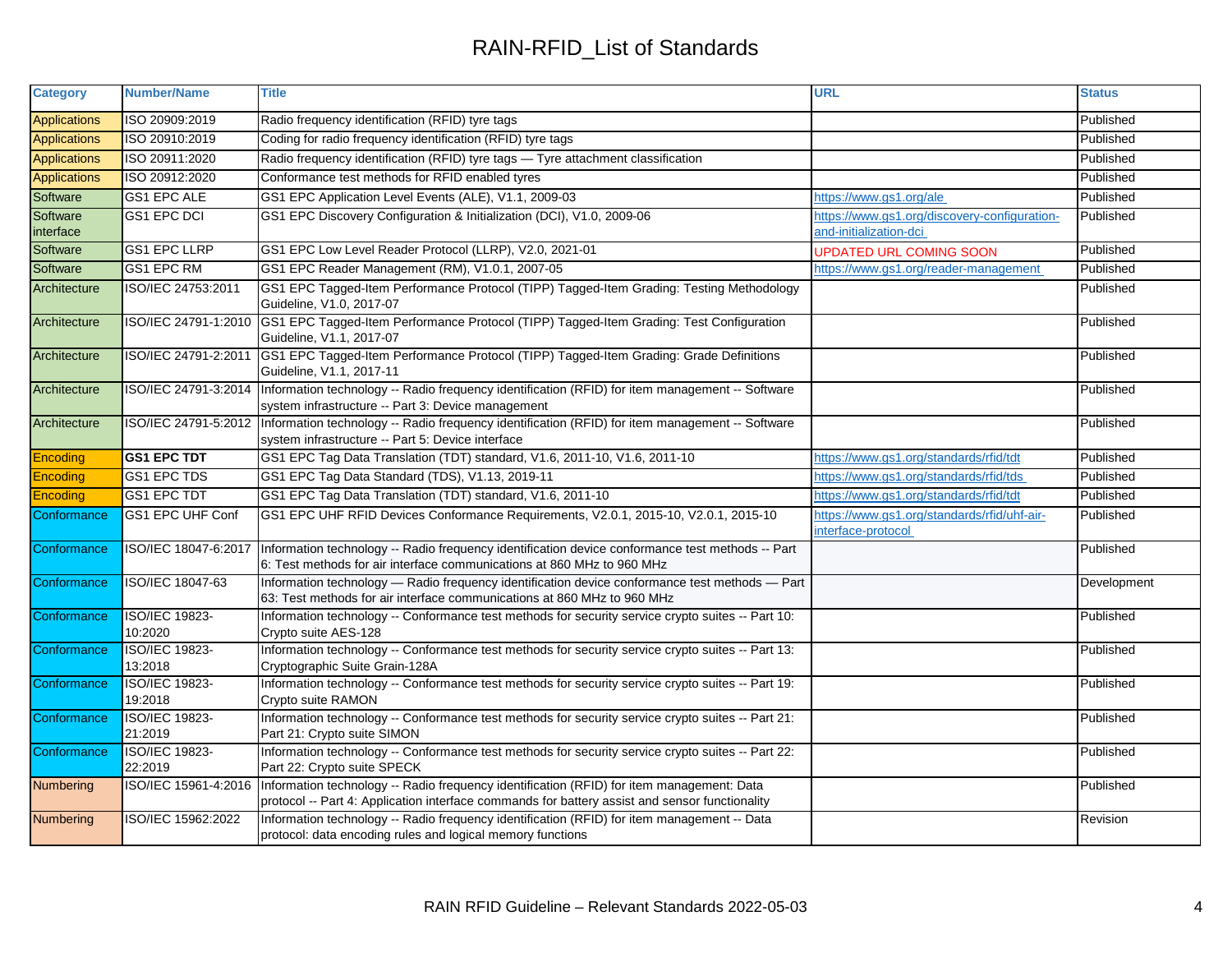| <b>Category</b>  | <b>Number/Name</b>      | Title                                                                                                                                                                                                                       | <b>URL</b>                                                                                        | <b>Status</b>                   |
|------------------|-------------------------|-----------------------------------------------------------------------------------------------------------------------------------------------------------------------------------------------------------------------------|---------------------------------------------------------------------------------------------------|---------------------------------|
| Numbering        | ISO/IEC 20248:2018      | Information technology -- Automatic identification and data capture techniques -- Data structures --<br>Digital signature meta structure                                                                                    |                                                                                                   | Development                     |
| <b>Numbering</b> | ISO/IEC 15961-1:2021    | Information technology -- Radio frequency identification (RFID) for item management: Data<br>protocol -- Part 1: Application interface                                                                                      |                                                                                                   | Published                       |
| Numbering        | ISO/IEC 15961-2:2019    | Information technology -- Radio frequency identification (RFID) for item management: Data<br>protocol -- Part 2: Registration of RFID data constructs                                                                       |                                                                                                   | Published                       |
| <b>Numbering</b> | ISO/IEC 15961-3:2019    | Information technology -- Radio frequency identification (RFID) for item management: Data<br>protocol -- Part 3: RFID data constructs                                                                                       |                                                                                                   | Published                       |
| Numbering        | <b>MDID Assigments</b>  | Mask Designer ID (MDID) Assignments                                                                                                                                                                                         | https://www.gs1.org/epcglobal/standards/mdid                                                      | Living document                 |
| Others           | ISO/IEC 19762:2016      | Information technology -- Automatic identification and data capture (AIDC) techniques --<br>Harmonized vocabulary                                                                                                           |                                                                                                   | Published                       |
| <b>Others</b>    | ISO/IEC 29160:2020      | Information technology -- Radio frequency identification for item management -- RFID Emblem                                                                                                                                 |                                                                                                   | Published                       |
| <b>Others</b>    | EN 16570:2014           | Information technology - Notification of RFID - The information sign and additional information to<br>be provided by operators of RFID application systems                                                                  |                                                                                                   | Published                       |
| <b>Others</b>    | EN 16571:2014           | Information technology - RFID privacy impact assessment process                                                                                                                                                             |                                                                                                   | Published                       |
| <b>Others</b>    | <b>ISO Registration</b> | Maintenance agencies and registration authorities                                                                                                                                                                           | https://www.iso.org/maintenance_agencies.ht                                                       | Coninous                        |
|                  | authorities             |                                                                                                                                                                                                                             | ml                                                                                                | Maintenance Version             |
| <b>Others</b>    | MH10 Data Identifiers   | MH10 Data Identifiers                                                                                                                                                                                                       | https://www.mhi.org/standards/di                                                                  | Coninous<br>Maintenance Version |
| Performance      | <b>GS1 EPC STM</b>      | GS1 EPCglobal static test method, V1.1.3, 2008-06                                                                                                                                                                           |                                                                                                   | Published                       |
| Performance      | <b>GS1 EPC TIPP</b>     | GS1 EPC Tagged-Item Performance Protocol (TIPP) Tagged-Item Grading: Testing Methodology<br>Guideline, V1.0, 2017-07                                                                                                        | https://www.gs1.org/sites/default/files/docs/epc<br>Tagged_Item_Test_Methodology.pdf              | Published                       |
| Performance      | <b>GS1 EPC TIPP</b>     | GS1 EPC Tagged-Item Performance Protocol (TIPP) Tagged-Item Grading: Test Configuration<br>Guideline, V1.1, 2017-07                                                                                                         | https://www.gs1.org/sites/default/files/docs/epc Published<br>Tagged_Item_Test_Configuration.pdf  |                                 |
| Performance      | <b>GS1 EPC TIPP</b>     | GS1 EPC Tagged-Item Performance Protocol (TIPP) Tagged-Item Grading: Grade Definitions<br>Guideline, V1.1, 2017-11                                                                                                          | https://www.gs1.org/sites/default/files/docs/epc Published<br>Tagged_Item_Grading_Definitions.pdf |                                 |
| Performance      | ISO/IEC 18046-1:2011    | Information technology -- Radio frequency identification device performance test methods -- Part 1:<br>Test methods for system performance                                                                                  |                                                                                                   | Published                       |
| Performance      | ISO/IEC 18046-2:2020    | Information technology -- Radio frequency identification device performance test methods -- Part 2:<br>Test methods for interrogator performance                                                                            |                                                                                                   | Published                       |
| Performance      | ISO/IEC 18046-3:2020    | Information technology -- Radio frequency identification device performance test methods -- Part 3:<br>Test methods for tag performance                                                                                     |                                                                                                   | Published                       |
| Performance      | ISO/IEC 21277:2018      | Information technology -- Radio frequency identification device performance test methods -- Crypto                                                                                                                          |                                                                                                   | Published                       |
| Performance      | ISO/IEC 23200-1:2021    | Information technology - Radio frequency identification for item management - Part 1:<br>Interference rejection performance test method between a tag as defined in ISO/IEC 18000-63 and<br>a heterogeneous wireless system |                                                                                                   | Published                       |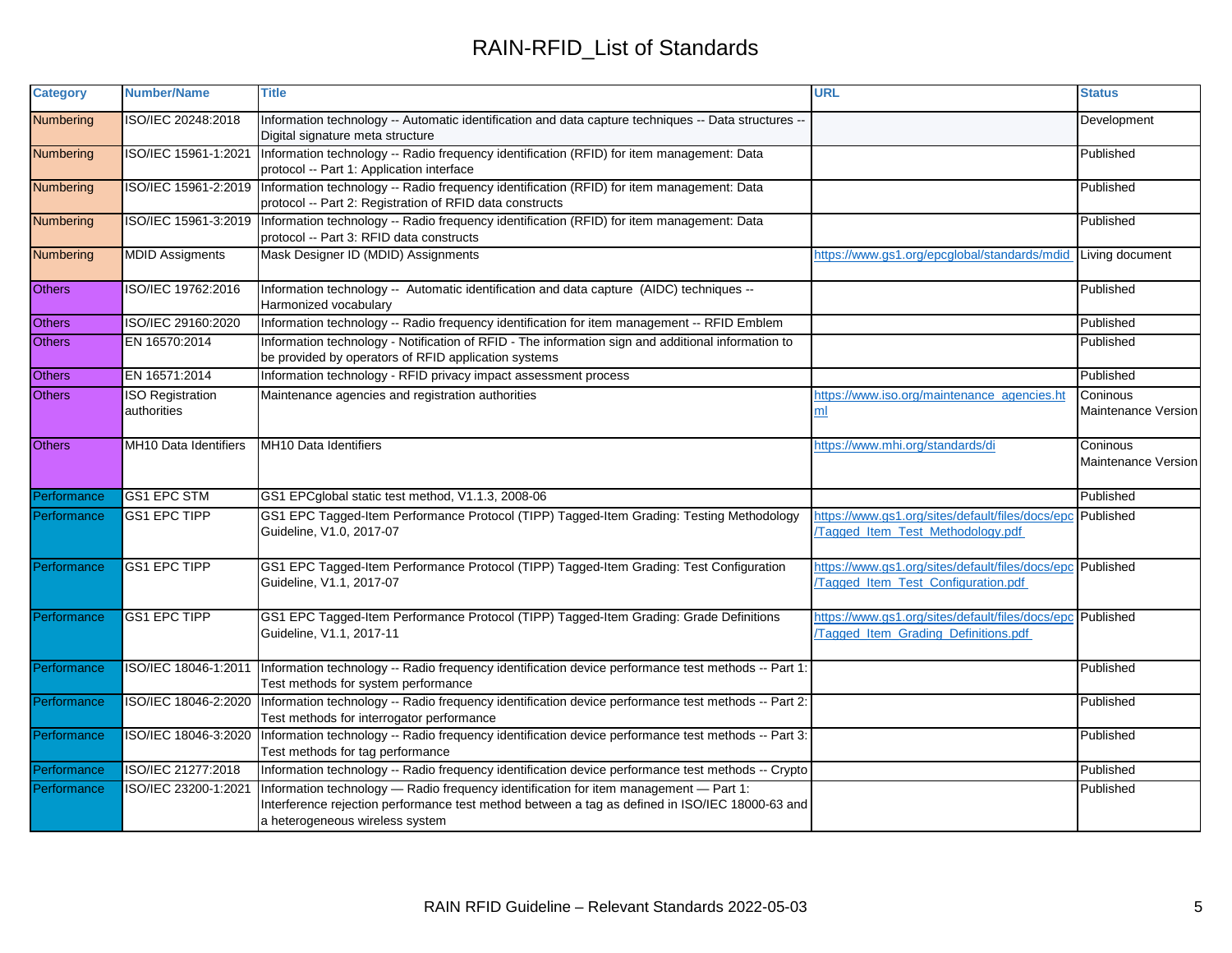| <b>Category</b>         | <b>Number/Name</b>                    | <b>Title</b>                                                                                                                                                                                                                                                                           | <b>URL</b>                                                               | <b>Status</b>   |
|-------------------------|---------------------------------------|----------------------------------------------------------------------------------------------------------------------------------------------------------------------------------------------------------------------------------------------------------------------------------------|--------------------------------------------------------------------------|-----------------|
| Performance             | ISO/IEC 23200-2                       | Information technology — Radio frequency identification for item management — Part 2:<br>Interference rejection performance test method between an Interrogator as defined in ISO/IEC<br>18000-63 and a heterogeneous wireless system                                                  |                                                                          | Development     |
| <b>Regulations</b>      | <b>ETSI EN 302 208</b><br>V3.3.1:2020 | Radio Frequency Identification Equipment operating in the band 865 MHz to 868 MHz with power<br>levels up to 2 W and in the band 915 MHz to 921 MHz with power levels up to 4 W; Harmonised<br>Standard covering the essential requirements of article 3.2 of the Directive 2014/53/EU |                                                                          | Revision        |
| <b>Regulations</b>      | FCC Part 15                           | Electronic Code of Federal Regulations, Title 47: Telecommunication, PART 15-RADIO<br><b>FREQUENCY DEVICES</b>                                                                                                                                                                         | https://www.ecfr.gov/current/title-47/chapter-<br>I/subchapter-A/part-15 | Published       |
| <b>Regulations</b>      | <b>GS1 Overview</b>                   | Overview of UHF frequency allocations for RAIN RFID                                                                                                                                                                                                                                    | https://www.gs1.org/docs/epc/uhf_regulations.<br>pdf                     | Living document |
| <b>Regulations</b>      | <b>ISO/IEC TR</b><br>20017:2011       | Information technology -- Radio frequency identification for item management -- Electromagnetic<br>interference impact of ISO/IEC 18000 interrogator emitters on implantable pacemakers and<br>implantable cardioverter defibrillators                                                 |                                                                          | Published       |
| Sensor<br>functionality | ISO/IEC/IEEE<br>21450:2010            | Information technology -- Smart transducer interface for sensors and actuators -- Common<br>functions, communication protocols, and Transducer Electronic Data Sheet (TEDS) formats                                                                                                    |                                                                          | Published       |
| Sensor<br>functionality | ISO/IEC/IEEE 21451-<br>1:2010         | Information technology -- Smart transducer interface for sensors and actuators -- Part 1: Network<br>Capable Application Processor (NCAP) information model                                                                                                                            |                                                                          | Published       |
| Sensor<br>functionality | ISO/IEC/IEEE 21451-<br>2:2010         | Information technology -- Smart transducer interface for sensors and actuators -- Part 2:<br>Transducer to microprocessor communication protocols and Transducer Electronic Data Sheet                                                                                                 |                                                                          | Published       |
| Sensor<br>functionality | ISO/IEC/IEEE 21451-<br>4:2010         | Information technology -- Smart transducer interface for sensors and actuators -- Part 4: Mixed-<br>mode communication protocols and Transducer Electronic Data Sheet (TEDS) formats                                                                                                   |                                                                          | Published       |
| Sensor<br>functionality | ISO/IEC/IEEE 21451-<br>7.2011         | Information technology -- Smart transducer interface for sensors and actuators -- Part 7:<br>Transducer to radio frequency identification (RFID) systems communication protocols and<br>Transducer Electronic Data Sheet (TEDS) formats                                                |                                                                          | Published       |